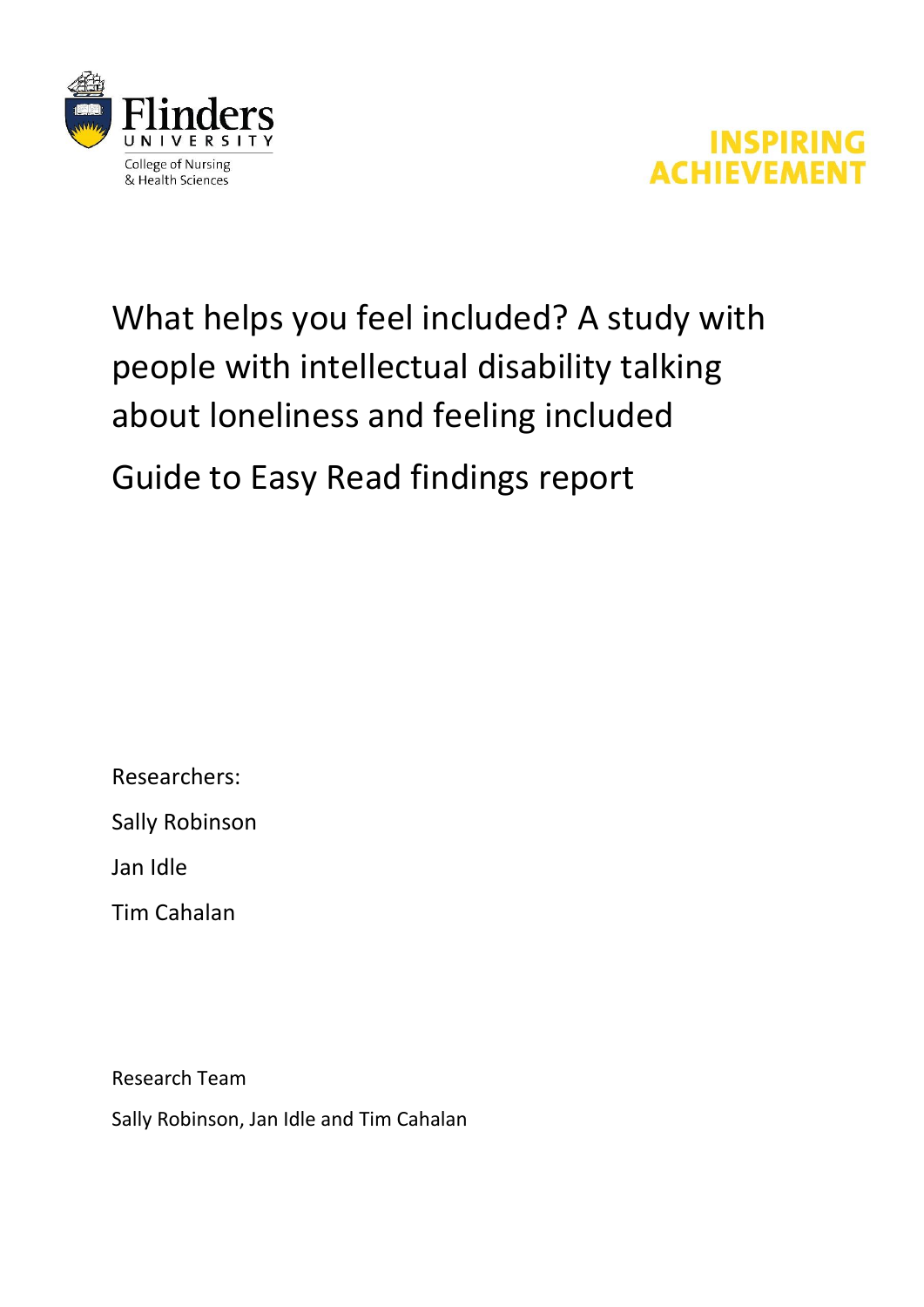The report is for Our Voice SA, Purple Orange, and Flinders University.

Please read the findings 'What helps you feel included? A study with people with intellectual disability talking about loneliness and feeling included' with this guide.

## Suggested citation

Idle, J, Robinson, S & Cahalan, T 2021 What helps you feel included? A study with people with intellectual disability talking about loneliness and feeling included –Guide to the research findings Easy Read, Disability and Community Inclusion, Flinders University

©Flinders University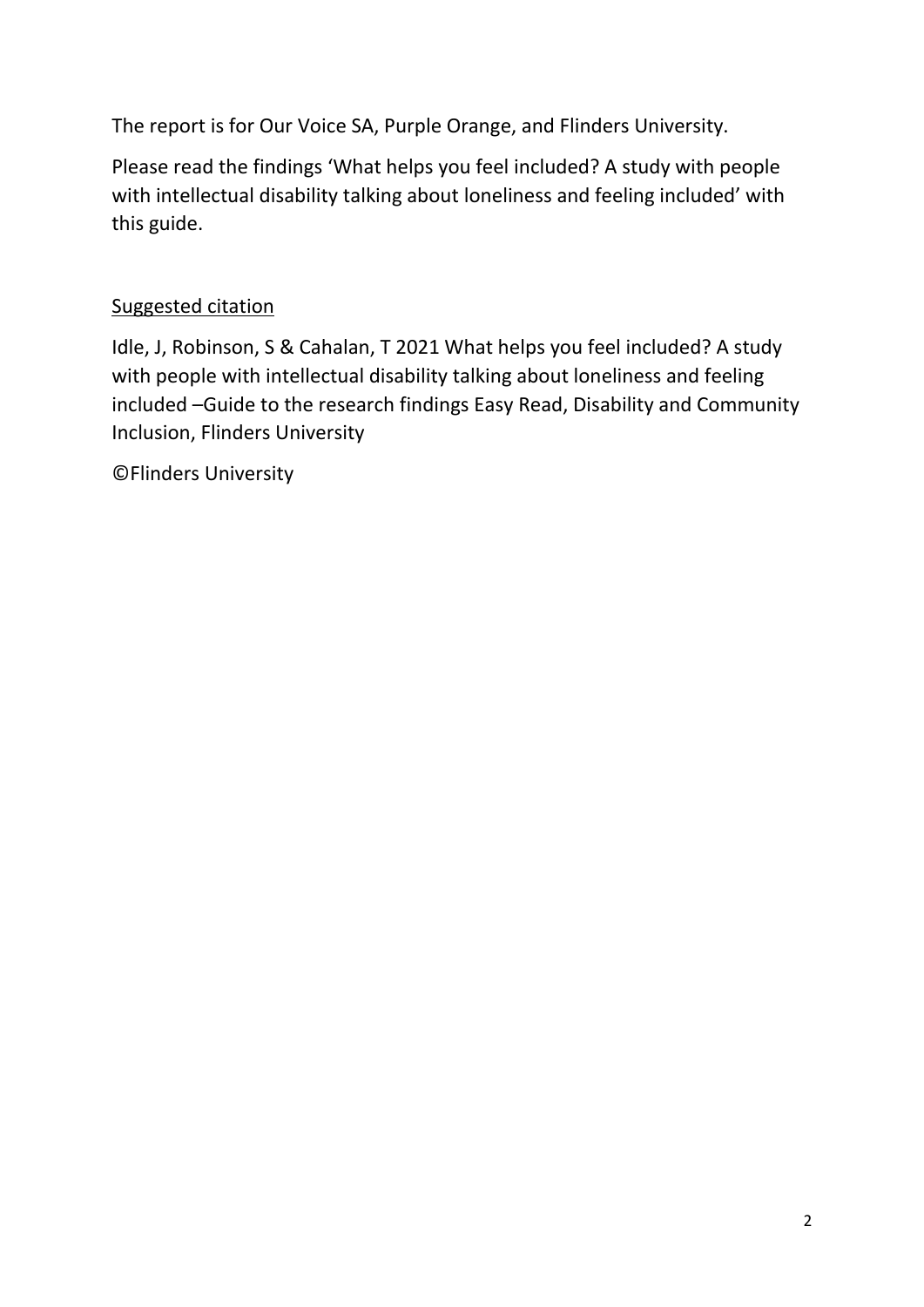# **Talking about loneliness and what helps to feel included**

This guide is for reading alongside the report - 'What helps you feel included? A study with people with intellectual disability talking about loneliness'. It provides additional information about the study and is designed to be read together if needed.

## **Our study**

We asked 17 people with intellectual disability to tell us about loneliness and feeling included. They also told us about what helps them to feel better, and any advice they had for helping other people who might feel lonely.

We worked with an advisory group, three people with intellectual disability, to find out how we should do our study. They told us to use pictures, to ask about hard things first and good things second.

When we finished our study, we went back to the advisory group to tell them what we found out. We asked them what they thought and if we had missed anything they thought was important.

In our study we asked:

- What happens when people feel lonely and what effects their feelings and situation?
- What advice do people with intellectual disability have about supporting people who feel lonely?

## **Background**

Loneliness is when someone feels they don't have any meaningful interactions (positive/kind interactions and relationships) in their lives. $1$  In our study we call them connections.

Other researchers have written about loneliness. We use their ideas to help us understand what people told us. We talk about four areas that are important when and where we make connections.

<sup>1</sup> Wigfield, A., Turner, R., Alden, S., Green, M., & Karania, V. (2020). Developing a new conceptual framework of meaningful interaction for understanding social isolation and loneliness. Social Policy and Society.